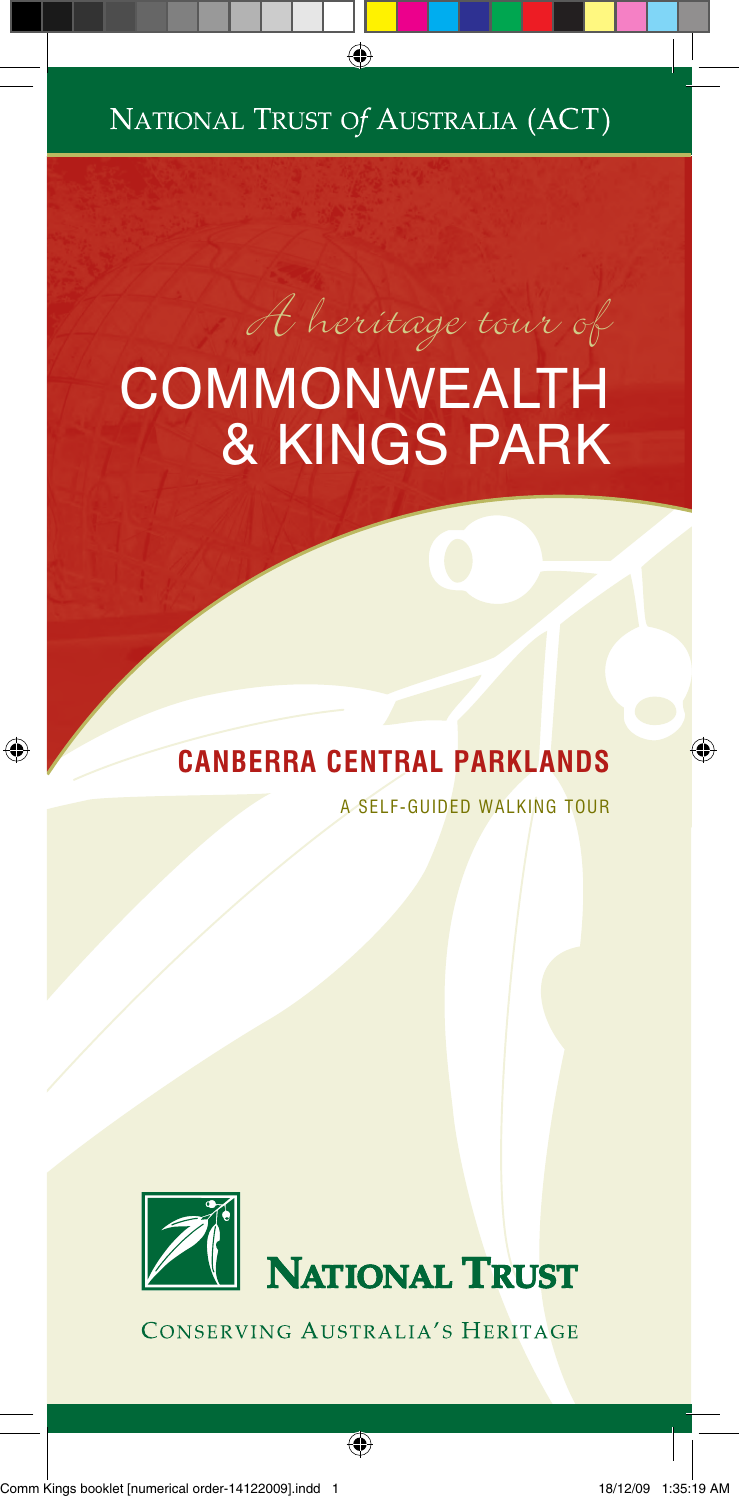## LISTED PLACES IN **COMMONWEALTH & KINGS PARK**

**July 1. Commonwealth Avenue Bridge 2. Waterloo Bridge Stone and Plaque 3. Captain Cook Memorial Globe &**  Water Jet 4. Japanese Cherry Tree Grove  $\Rightarrow$  **5. Lake Burley Griffin Scheme –**  Institution of Engineers Plaque **July 6.** National Capital Exhibition **在 7. Walter Burley Griffin Terrazzo** 8. Arizona Cypress 4 9. New Zealand Trees fig. 10. Stage 88 **July 11. National Bonsai and Penjing**  Collection of Australia 12. Mulwala Hostel Site 4 13. Commonwealth Avenue Geological Site **July** 14. Archbishop's Residence fig. 15. Canadian Flagpole **16. Citizenship Place Memorial Example 17. Bicentennial Time Capsule** ¢ 18. 'Two Figures' ¢ 19. 'Earthwork' P 20. **Commonwealth Park** ¢ 21. 'Kangaroos' H 22. 'Seated Lady' ¢ 23. 'Dance of the Secateurs' 24. Nerang Pool ¢ 25. 'Untitled' **E** 26. Stone Fort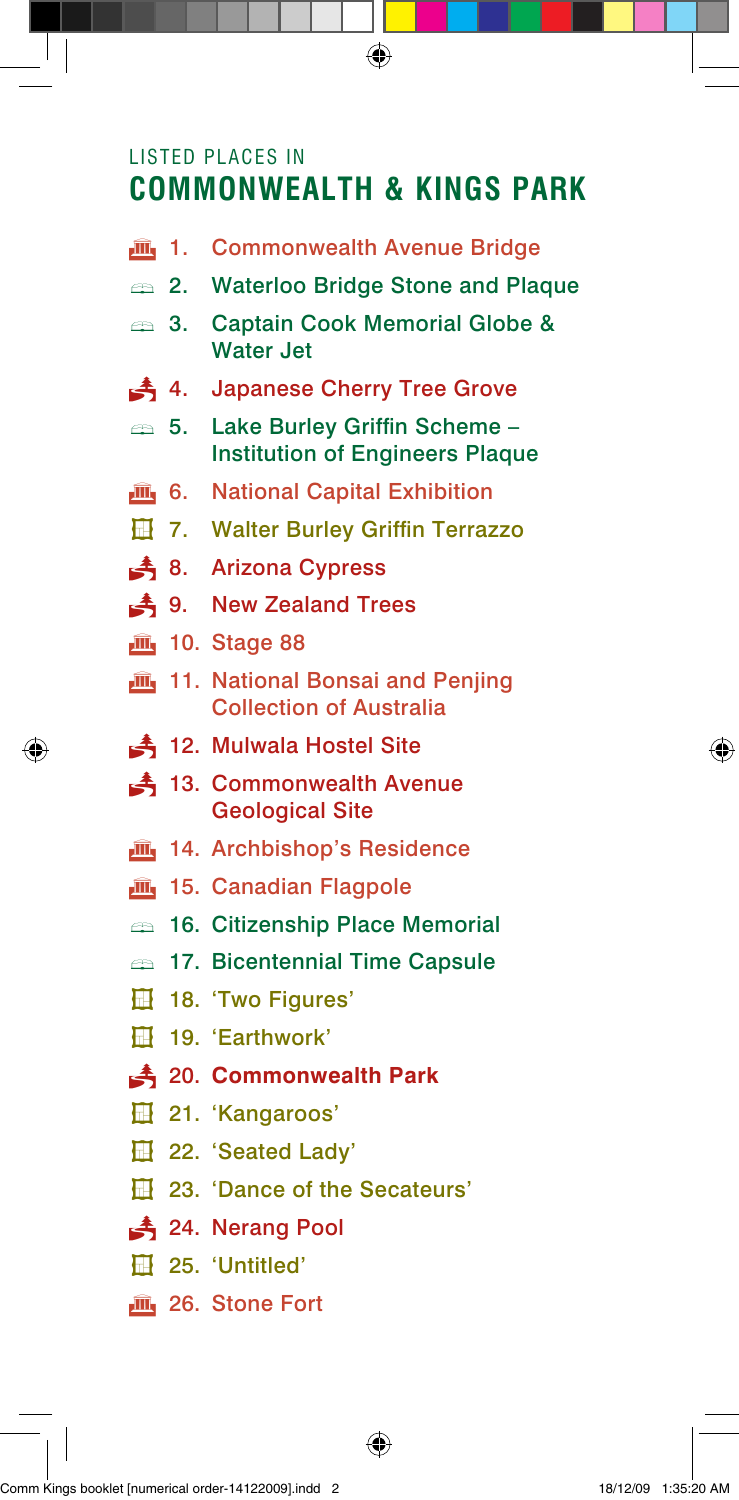- **ff** 27. Amphitheatre
- $m$  28. Underpass
- **在 29. Children's Play Sculpture**
- $\triangle$  30. Lily Pond
- **31. R.G. Menzies Walk**
- 32. Lake Burley Griffin
- 33. Murray's Bakery site
- **34. Pioneer Women's Memorial**
- **35. Stanley Melbourne Bruce Memorial**
- **36. Sybil Howy Irving Memorial**
- **37. Battle of Trafalgar Memorial**
- 4 38. Commemorative Oak
- **39. Gallipoli Reach**
- P 40. **Kings Park** and Rond Terraces
- $m_1$  41. Blundells Cottage
- 42. National Emergency Services Memorial
- 43. Merchant Navy Memorial
- ß 44. H.M.A.S. *Canberra* Memorial
- $\triangle$  45. Aspen Island
- **July** 46. National Carillon
- **47. National Police Memorial**
- **July 48. Kings Avenue Bridge**

### THEMES IN THIS BROCHURE

- $\widehat{\mathbf{m}}$  Structures & Historic Buildings
- **ERRY Memorials & Commemorative Plaques** 
	- **Significant Places & Plantings**
- $\mathbf{\overline{d}}$  Sculpture & Artworks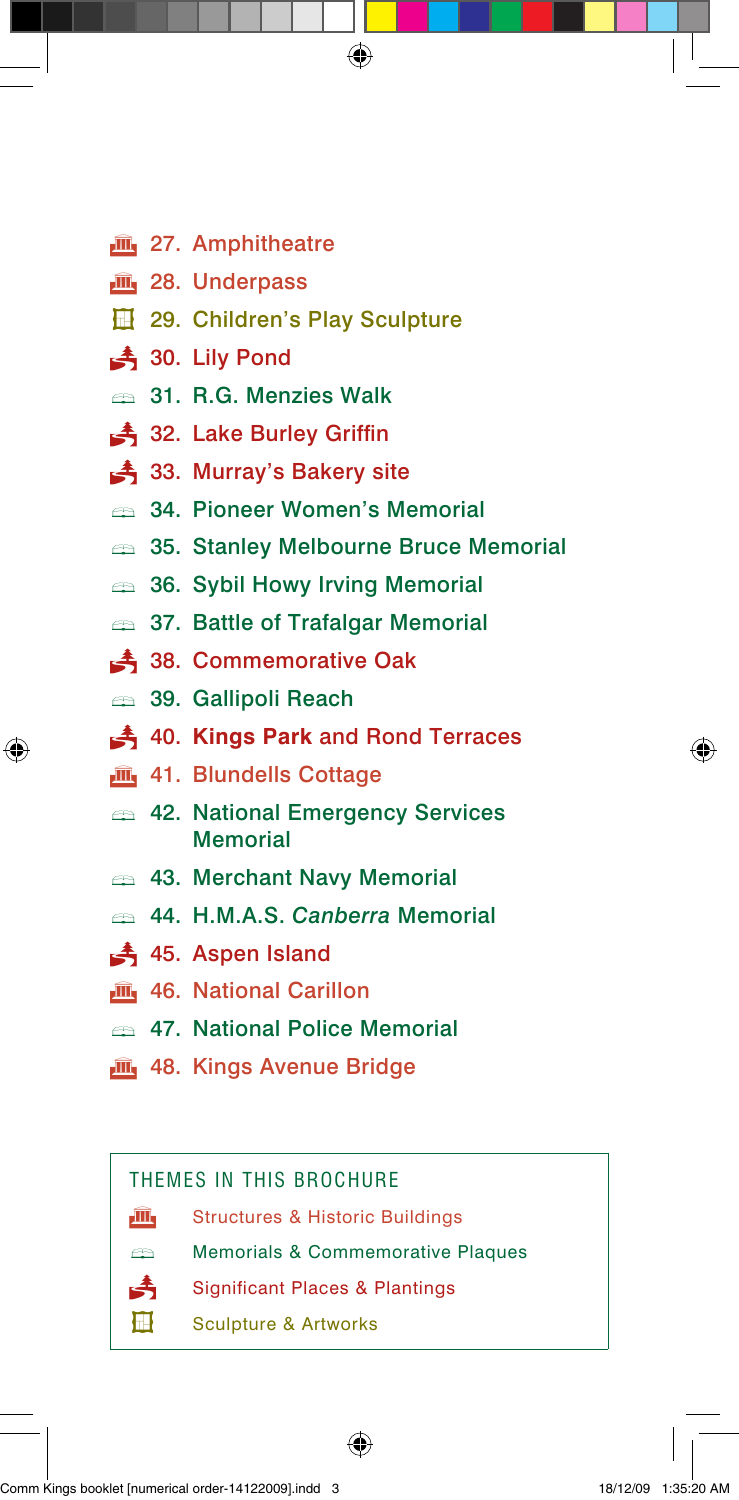### **JIII.** 1. **COMMONWEALTH AVENUE BRIDGE**

Prior to the building of the Kings Avenue and Commonwealth Avenue Bridges, there were several crossings over the Molonglo River. However, these access points were not always reliable and the national capital required permanent bridging structures. A timber bridge was the first to be built on this site in 1916. This bridge suffered damage during the 1922 flood and was replaced with a wooden truss bridge with longer spans supported by concrete piers and readied for traffic by 1924. In the following year flood waters rose again resulting in the need to reinforce the bridge with an additional truss. This work was completed in time for the first sitting of Parliament in Canberra in May 1927. As Canberra developed and the realisation of an ornamental waterway for central Canberra came to fruition in the late 1950s, the fourth and current bridge was approved and under construction by early 1961. Designed by Maunsell & Partners, the Bridge was first crossed in November 1963, nearly a year ahead of the filling of Lake Burley Griffin. Innovative for its time, the dual carriage concrete structure features concealed lighting and other design elements. The bridge soon became a monumental crossing to the Parliamentary Triangle area and provides an excellent walkway to view the Lake and mountains.

#### ß

### 2. **WATERLOO BRIDGE STONES & PLAQUE**

These granite stones once formed part of the original Waterloo Bridge built across the River Thames, London in 1817. The bridge was replaced in 1942. Britain presented Australia and other Commonwealth countries with stones from the bridge to foster historic links between the nations. In 1963 the stones were set in the northern abutment of Commonwealth Avenue Bridge.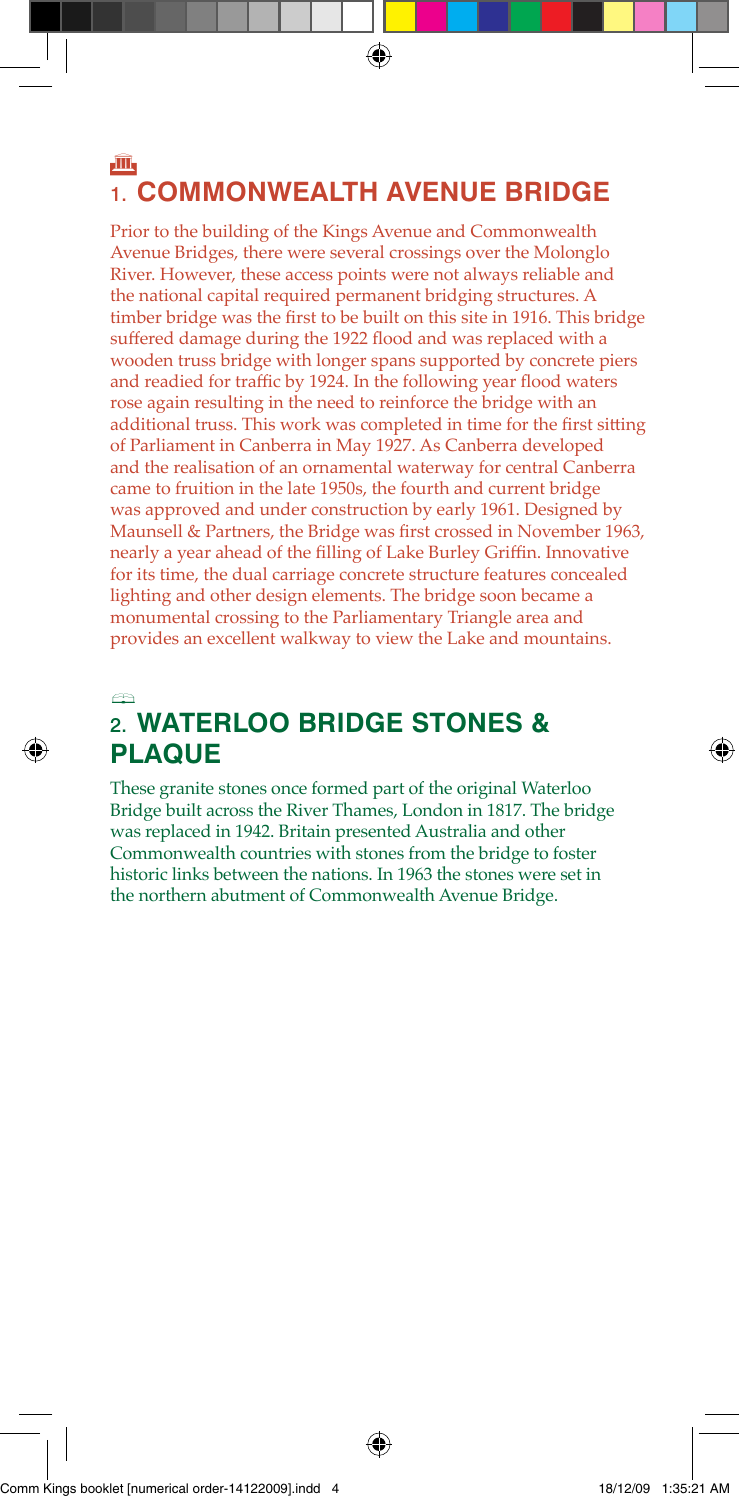### ß 3. **CAPTAIN COOK MEMORIAL GLOBE & WATER JET**

In 1970 Australia celebrated the Bicentenary of Captain James Cook's exploration of the east coast of Australia. This globe depicts Cook's Pacific voyages and was designed by Walter Bunning of Bunning & Madden, the architectural firm who also designed the National Library of Australia building across the Lake. Bunning also advised on the design of the water jet inspired by its famous counterpart on Lake Geneva. The vertical jet plume extends upwards to 147 metres.



## å 4. **JAPANESE CHERRY TREE GROVE**

A gift from the people of Japan presented during a visit in 1980 by Japanese Prime Minister Ohira.

#### ß

## 5. **LAKE BURLEY GRIFFIN SCHEME – ENGINEERING AUSTRALIA PLAQUE**

This bronze plaque commemorates the design, development and construction of the Lake scheme as a National Engineering Landmark. It was erected by the Institution of Engineers, Australia and the NCA for the Centenary of Federation in 2001.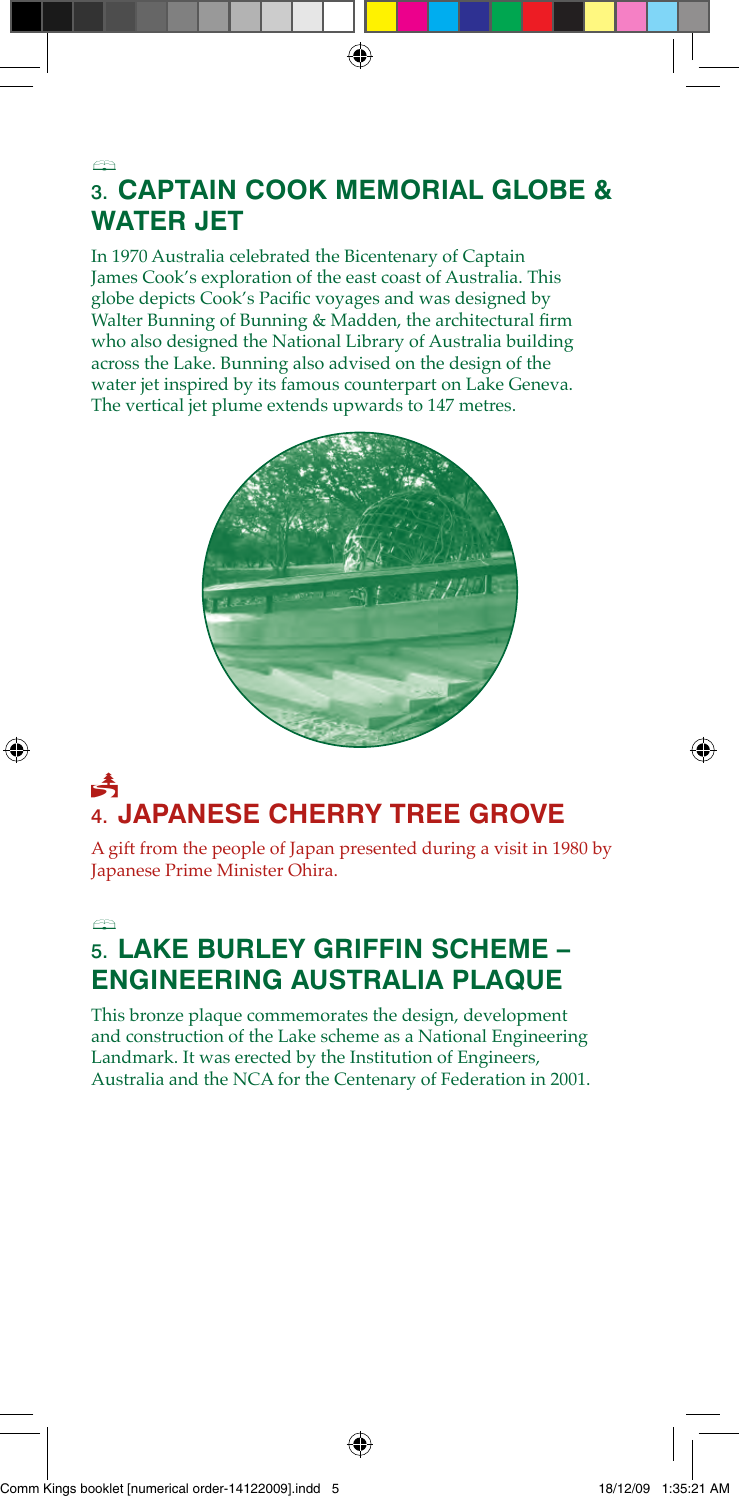### **JIII.** 6. **NATIONAL CAPITAL EXHIBITION**

As the plans for the Lake and its associated bridges progressed, the National Capital Development Commission (NCDC) believed there was a need to encourage public interest in modernising Canberra. What was required was a viewing podium placed near the Canadian Flagpole, now the beacon for the area's development. A planned visit by Queen Elizabeth II and the Duke of Edinburgh spurred the Commission into action and its architect, Gareth Roberts, designed the octagonal building which featured a viewing platform, exhibition space and restaurant. Completed in time for the royal visit on 11 March 1963, the kiosk became a popular stop for locals and visitors. Originally conceived as a temporary structure to view the rising waters of the river to a lake, the Commission decided to retain the structure and created a permanent exhibition. The National Capital Authority (NCA) added an extension in 2000 housing the National Capital Exhibition featuring the story of Canberra and the Canberra for Business Event Centre. The original kiosk building contains a restaurant with indoor and outdoor seating, with magnificent views over the Lake and its surrounds. A plaque commemorating the inauguration of Lake Burley Griffin by R.G. Menzies is located on the Lake side of the building.



## ¢ 7. **WALTER BURLEY GRIFFIN TERRAZZO**

An exact replica created in terrazzo by David Humphries in 2000, is a feature outside the National Capital Exhibition (no 6).

## et de la partie de la partie de la pose de la pose de la pose de la pose de la pose de la pose de la pose de l<br>De la pose de la pose de la pose de la pose de la pose de la pose de la pose de la pose de la pose de la pose<br>D 8. **ARIZONA CYPRESS**

Lady Bird Johnson, the wife of U.S. President L.B. Johnson, planted a cypress tree at this location in October 1966 during their controversial visit at the height of the Vietnam War. The tree had to be replaced several times a�er acts of vandalism.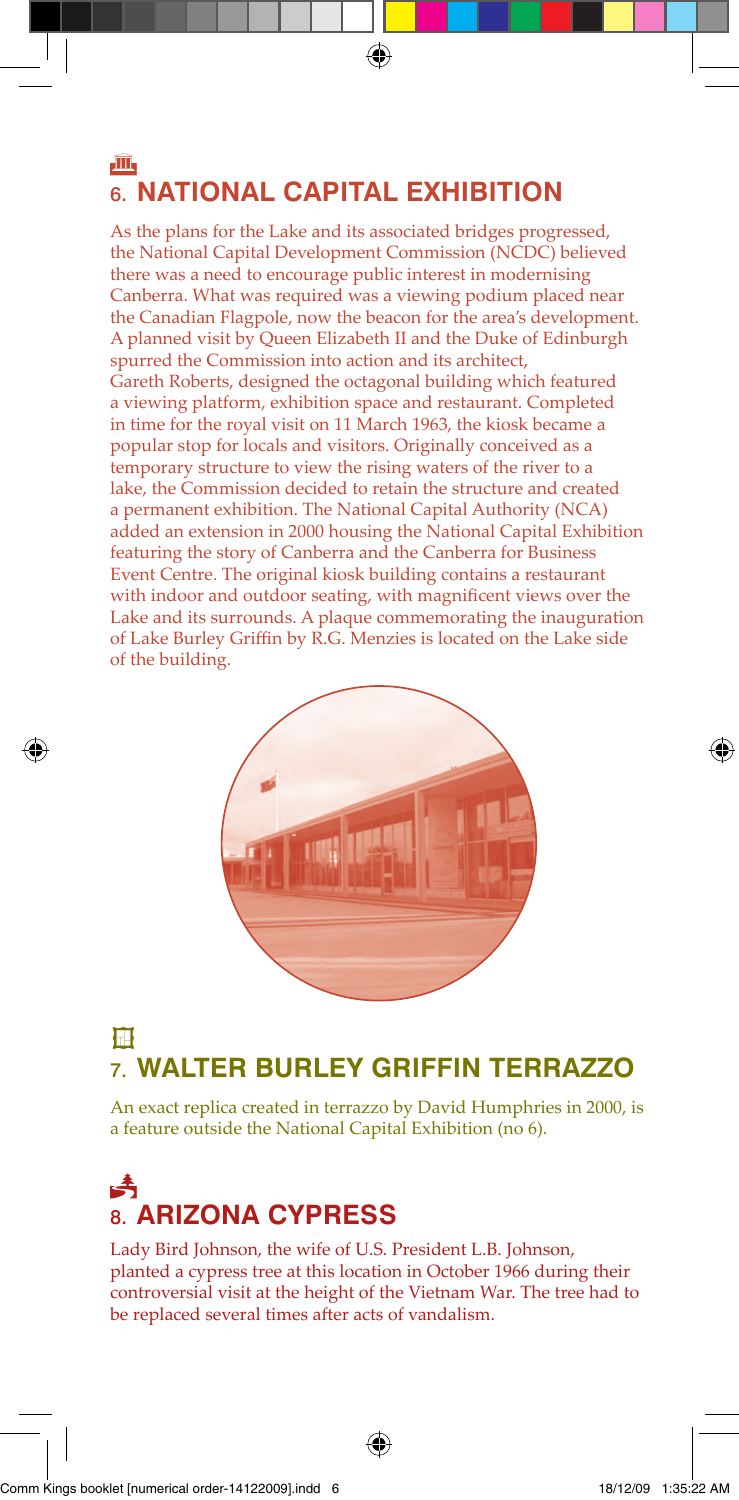## F, 9. **NEW ZEALAND TREES**

A grove of trees were planted on this site as a gift from the New Zealand government. Only the Totara trees survived.

### **والآل**ع 10. **STAGE 88**

Located at the heart of Commonwealth Park, Stage 88 has become the setting for large-scale ceremonies and events. Given to the people of Canberra as a Bicentennial gift by the federal government, it was officially opened by the Prime Minister Robert J. Hawke on 12 March 1988. Philip Cox, Richardson, Taylor and Partners were the architects under the direction of the NCDC.

### jî, 11. **NATIONAL BONSAI & PENJING COLLECTION OF AUSTRALIA**

This display of trees and forests in miniature, grown and created by Australian bonsai and penjing artists, is housed in an architect designed facility which was formerly the Caretaker's Cottage in Commonwealth Park. The collection will move to the Canberra International Arboretum and Garden when it opens to the public.

## ĥ 12. **MULWALA HOSTEL SITE**

When the federal government began to move public servants from Melbourne to Canberra after World War II and as development of the national capital took on more prominence, the need arose to provide quick and simple-to-erect housing. Former war-time buildings from Mulwala, New South Wales were dismantled and moved to this area of Commonwealth Park, located near some of Weston's original plantings. Known as 'Mulwala House', the hostel was ready for occupation in 1947. Despite the call for its removal to make way for the new Commonwealth Gardens (Park) demolition did not take place because of controversy until the end of 1969. In 1997 the NCA erected a commemorative plaque at the northern entrance to the Park.

### å 13. **COMMONWEALTH AVENUE GEOLOGICAL SITE**

One of Canberra's significant geological sites identified by the ACT National Trust. This sedimentary layer provides a window into the limestone base of the region hence the first Europeans calling it 'The Limestone Plains'. It is situated on the rise above Commonwealth Avenue adjacent to the Archbishop's Residence (no 14). The best view is from Commonwealth Avenue.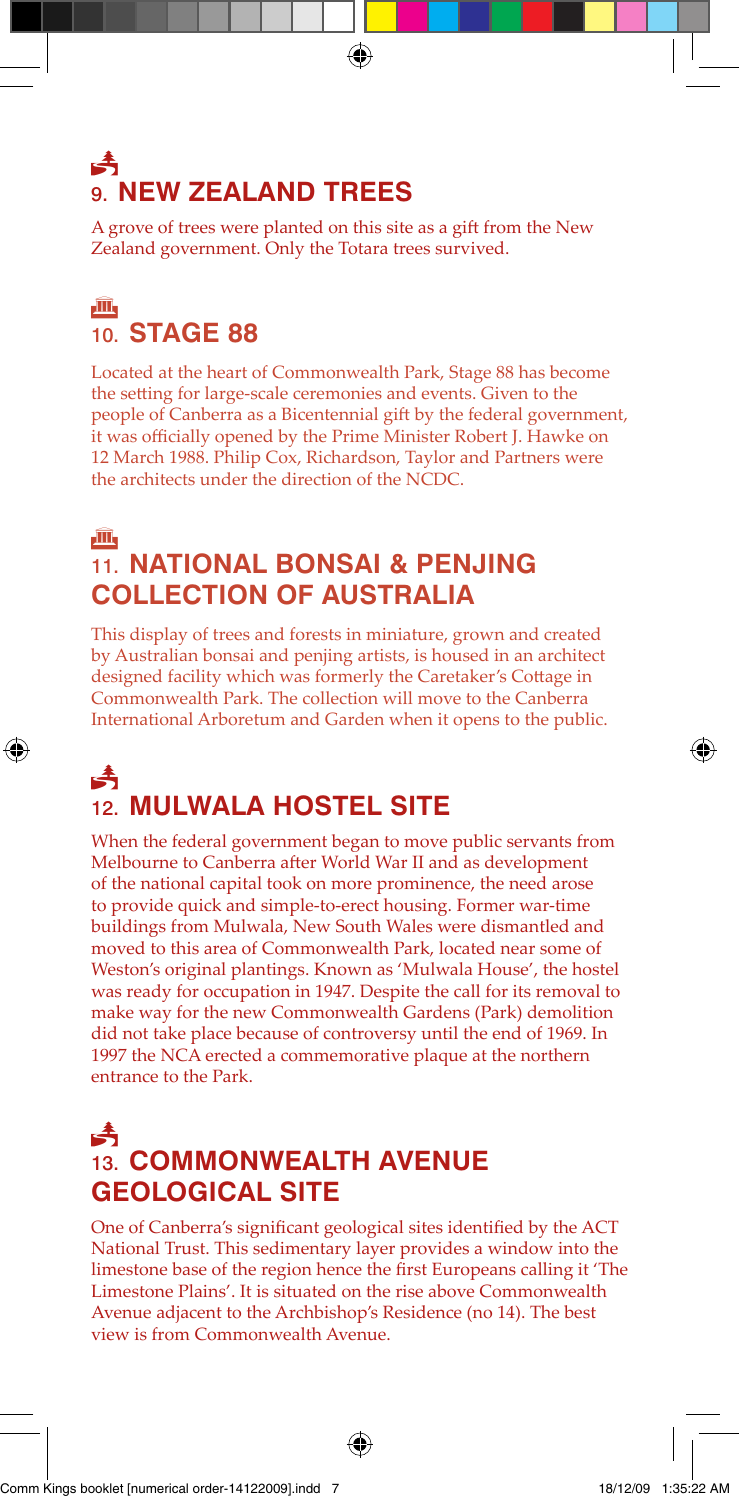### 画 14. **ARCHBISHOP'S RESIDENCE**

As the reality of a national capital in Canberra gradually came into being post federation, the Christian churches in Australia sought prominent locations for their cathedrals. After a protracted negotiation between the government and the denominations, the Catholic Church was granted land situated above the northern bank of the Molonglo River, today in the north-west corner of Commonwealth Park. By 1925 the site was already known as 'Cathedral Hill' and a large celebratory gathering took place on the site in the form of a Pontifical High Mass in 1927. While no monumental cathedral adorns this prominent site above Commonwealth Avenue, the Presbytery for the future cathedral was built and is the residence for the Catholic Archbishop. It is not open to the public. The building was part of the winning design for the cathedral and associated buildings by Sydney architect, John D. Moore. The foundation stone of the Catholic Cathedral – St Christopher's at Manuka – was laid in 1938

### .G 15. **CANADIAN FLAGPOLE**

This impressive flagpole was crafted from a single spar of a British Columbia Douglas Fir tree measuring 40.2 metres in length (three metres is in the ground). It was offered to Australia by the Canadian Deputy Prime Minister, C. D. Howe, during his visit in 1955 with the express request for it to be erected at a suitable and prominent location to foster and promote the bond between Australia and Canada as part of the Commonwealth. Its placement at Regatta Point, already a featured name in the local landscape, was a bold step in the creation of a significant central park at this site, later to be gazetted as Commonwealth Park. Although the delivery of the pole from its Canadian home to Australia was handled swi�ly; due to quarantine and logistical issues its installation took two years. The official handover took place on 20 November 1957.

### ß 16. **CITIZENSHIP PLACE MEMORIAL**

Featuring a timeline of Australia's citizenship story, this memorial commemorates the 60<sup>th</sup> anniversary of the first citizenship ceremony which was held in Canberra in 1949. Citizenship Place at the Lake foreshore forms part of the R. G. Menzies Walk. It was unveiled by the Governor-General Quentin Bryce on 26 January 2009.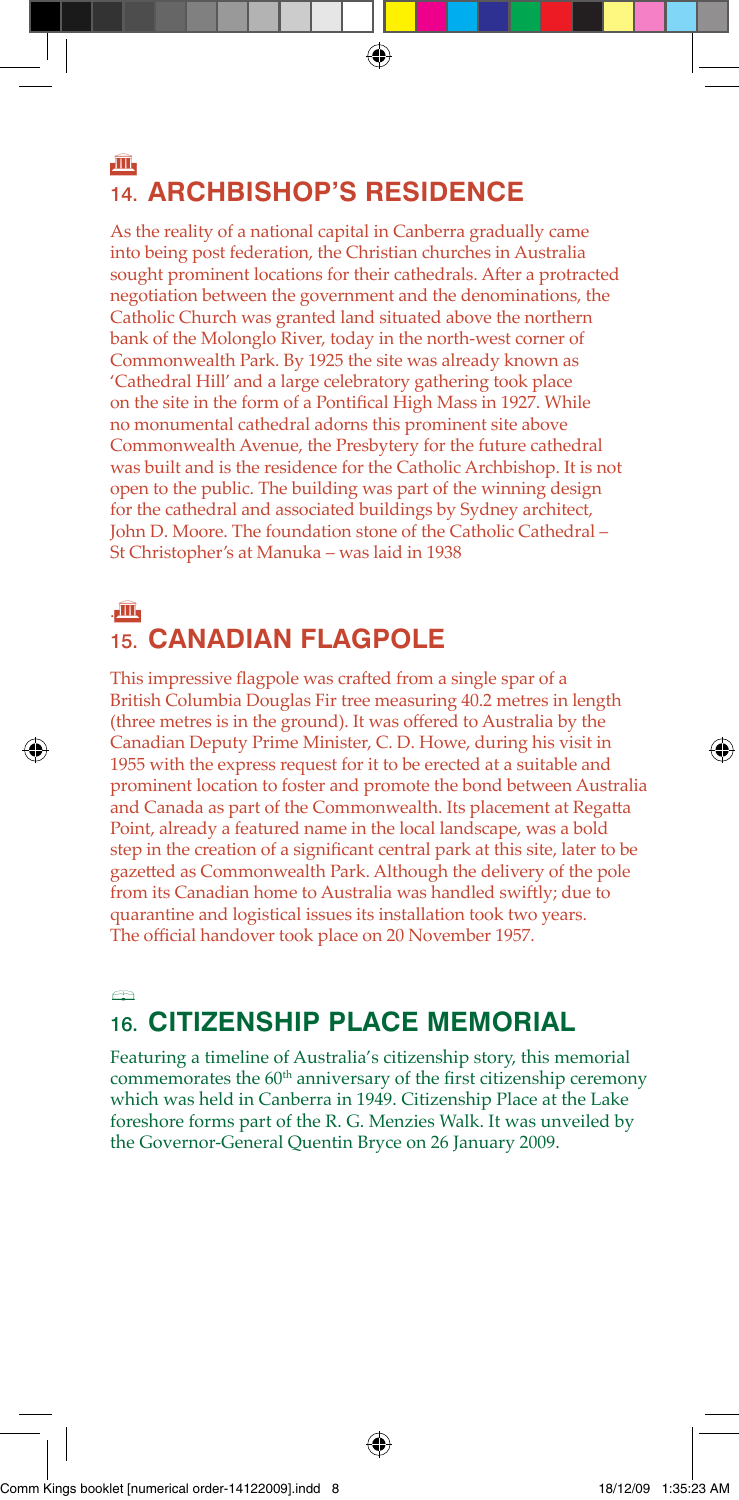### ß 17. **BICENTENNIAL TIME CAPSULE**

Sealed and buried on 26 January 1988, this capsule was the initiative of the *Canberra Times*, Australia Day Canberra Committee and the NCDC. Its contents feature a letter from Prime Minister Robert J. Hawke, a short history of the newspaper and a letter from its editor, as well as a letter from the Commission. Numerous other mementos are included in the 1.5 metre glass capsule to be opened in 2088.



## 18. **'TWO FIGURES'**

A walk through the Rhododendron gardens leads to a bronze and enamel sculpture by renowned sculptor, Dame Barbara Hepworth. Created in 1968 this abstract piece is one of only several of her artworks located in Australia.

## ¢ 19. **'EARTHWORK'**

One of the major events to be held in Commonwealth Park was the Australia '75 Arts Festival. As part of the festival the Park hosted exhibits depicting the craft of modern sculpture making. Established sculptor, Bert Flugelman, participated by burying his artwork made of six polished aluminium tetrahedrons. Flugelman remarked that if he explained why he was putting the piece underground "the whole point would be lost". Another of his tetrahedron style sculptures is on display in the National Gallery of Australia's sculpture garden.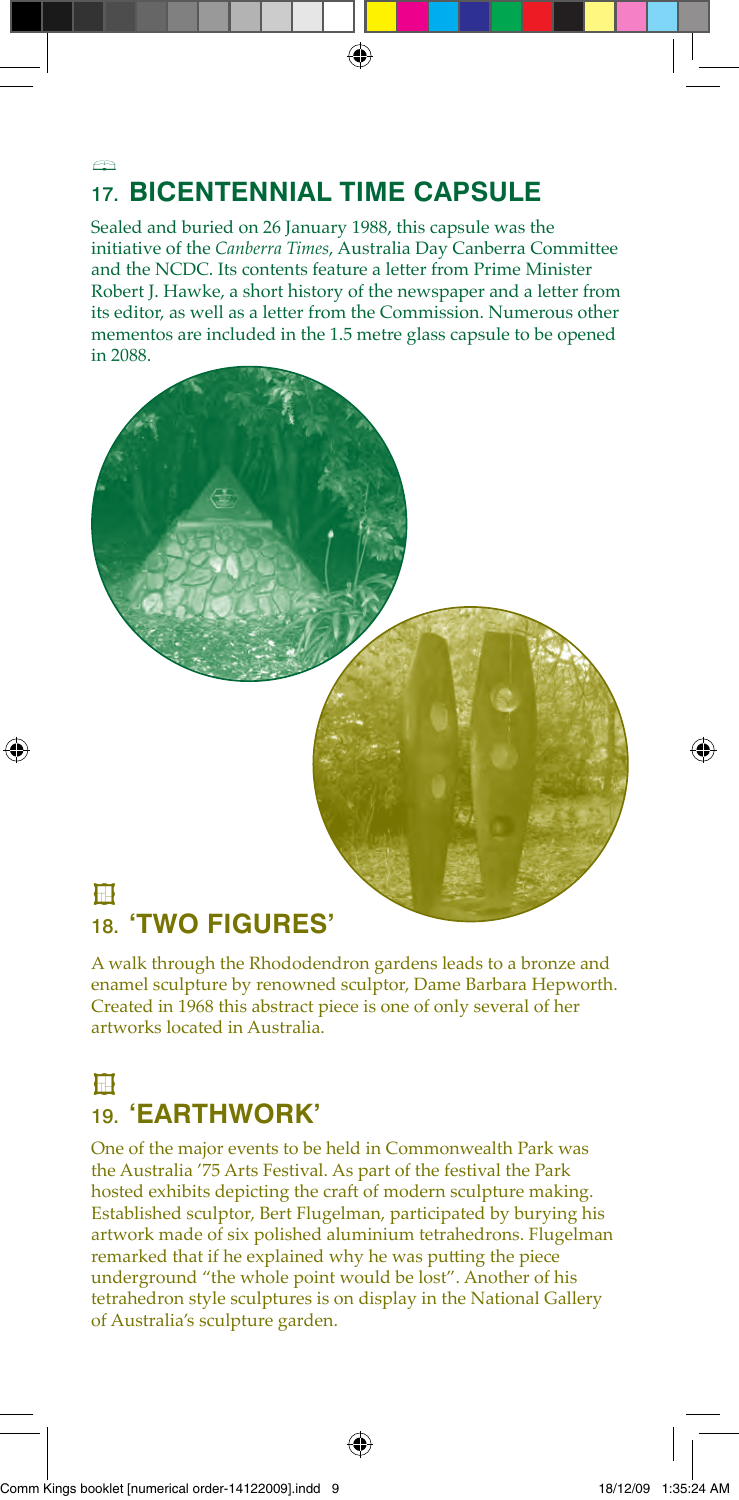

### KEY

**B** BBQ

**P** Parking

**T** Toilets

### THEMES

Structures & Historic Buildings Memorials & Commemorative Plaques Significant Places & Plantings Sculpture & Artworks





**LAKE BURLEY**

**48**

**32**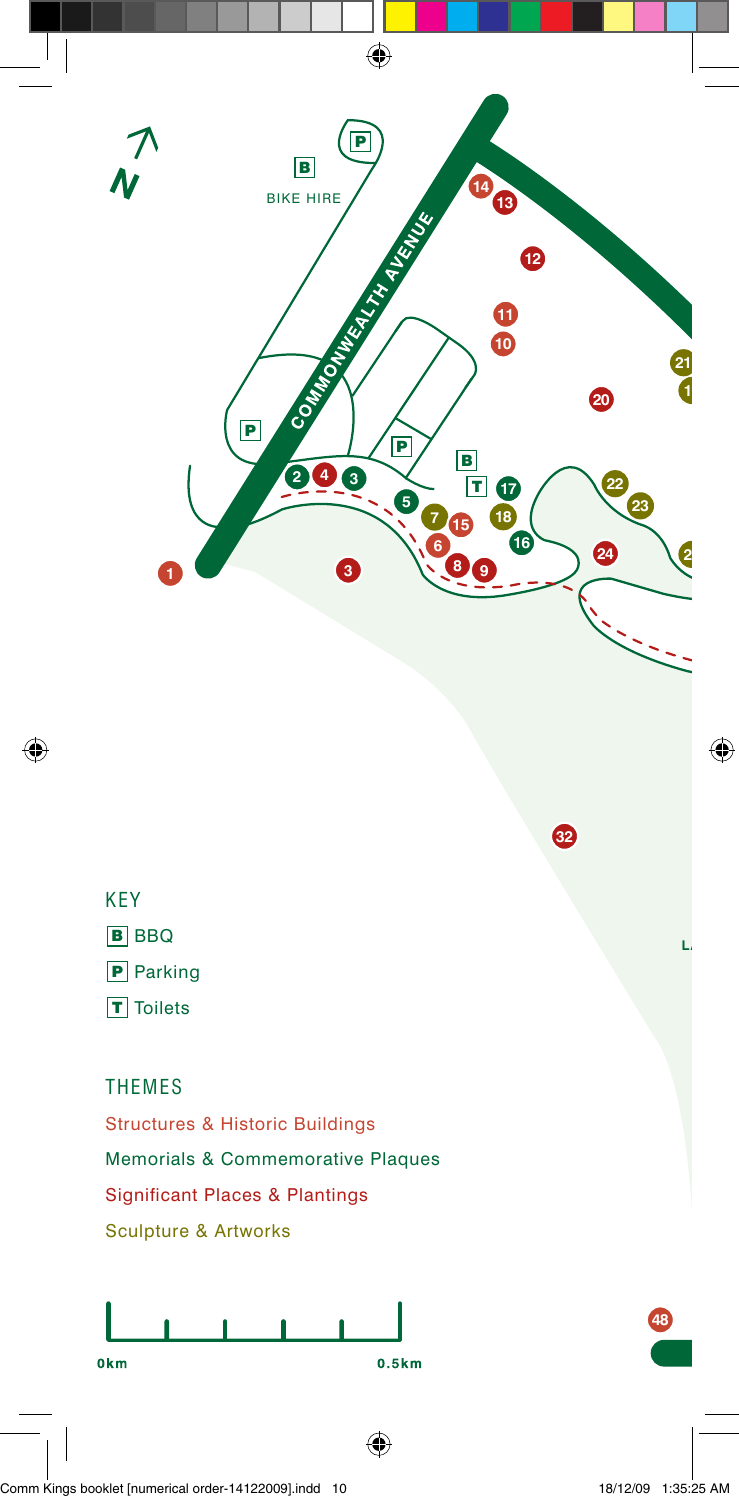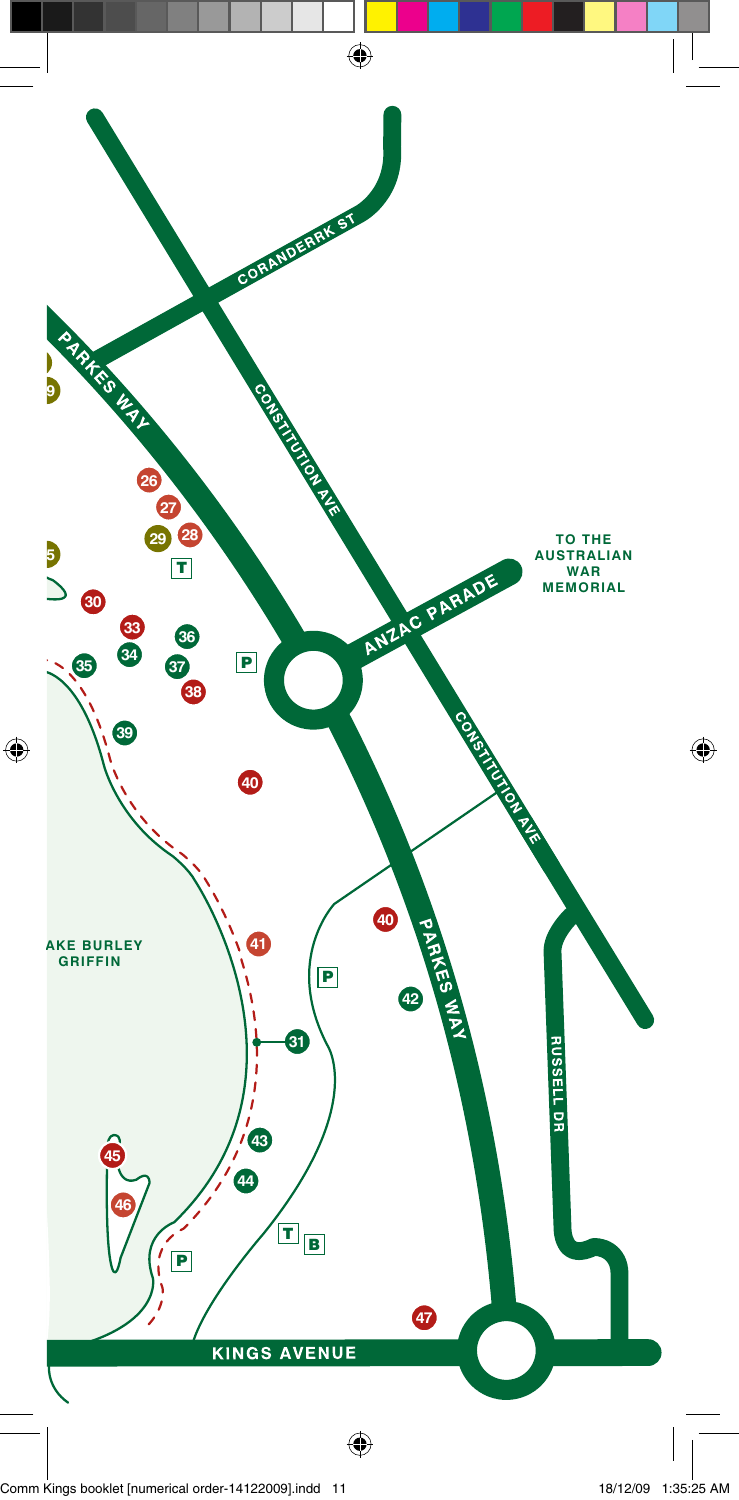## F, 20. **COMMONWEALTH PARK**

Conceived as a prominent location for a future central parkland, the area today called Commonwealth Park was once known as Central Park, then Commonwealth Gardens. The Park was gazetted on 21 November 1963 at the same time as Kings Park and several other places in the vicinity, such as Regatta Point and Nerang Pool. Plantings in the park began with Charles Weston who was the officer in charge of landscaping the national capital from 1913 until 1926. By the time he left his position his tree plantations, mainly conifers, overlooking the Molonglo River were well established and a solid beginning for a landscaped lakeside parkland. When Lindsay Pryor took on the role of Parks and Gardens Superintendent in the mid-1940s he built upon the foundation work of Weston. Central Park, as it was known, took on a new look from 1949 at the instigation of Pryor and his vision for a public landscaped parkland. When the NCDC was established and the creation of Lake Burley Griffin formulated, attention returned to the design and development of Central Park. A master planning process took shape and Dame Sylvia Crowe designed the Commonwealth Gardens creating a unique city garden landscape incorporating horticultural aspects, children's play areas, tranquil glades, waterside walks and bush environments (no 31). The Park is the home of Canberra's annual spring flower festival – Floriade – as well as the venue for large-scale public events and happenings. Its memorials and commemorations provide a location for peaceful and reflective visitation as well as a reminder of the ACT's past and the development of our nation.

*Public art in Canberra's urban environment was one of the platforms of the NCDC's building program. Apart from the many memorials, and commemorative plaques and places, Commonwealth Park is also home to numerous sculptures and artworks. The NCDC initiated art works in the Park and included large sculptural pieces such as the Captain Cook Memorial globe and water jet (no 3).*  $\overline{\phantom{a}}$  ,  $\overline{\phantom{a}}$  ,  $\overline{\phantom{a}}$  ,  $\overline{\phantom{a}}$  ,  $\overline{\phantom{a}}$  ,  $\overline{\phantom{a}}$  ,  $\overline{\phantom{a}}$  ,  $\overline{\phantom{a}}$  ,  $\overline{\phantom{a}}$  ,  $\overline{\phantom{a}}$  ,  $\overline{\phantom{a}}$  ,  $\overline{\phantom{a}}$  ,  $\overline{\phantom{a}}$  ,  $\overline{\phantom{a}}$  ,  $\overline{\phantom{a}}$  ,  $\overline{\phantom{a}}$ 

\_\_\_\_\_\_\_\_\_\_\_\_\_\_\_\_\_\_\_\_\_\_\_\_\_\_\_\_\_\_\_\_\_\_\_\_\_\_\_\_\_\_\_\_\_\_\_\_\_\_\_\_\_\_\_\_\_\_\_\_

### $\mathbf{H}$ 21. **'KANGAROOS'**

Situated at the edge of the Mirror Pond are a bronze kangaroo and her joey created by the lost wax process by Canberra artist, Jan Brown (1981).

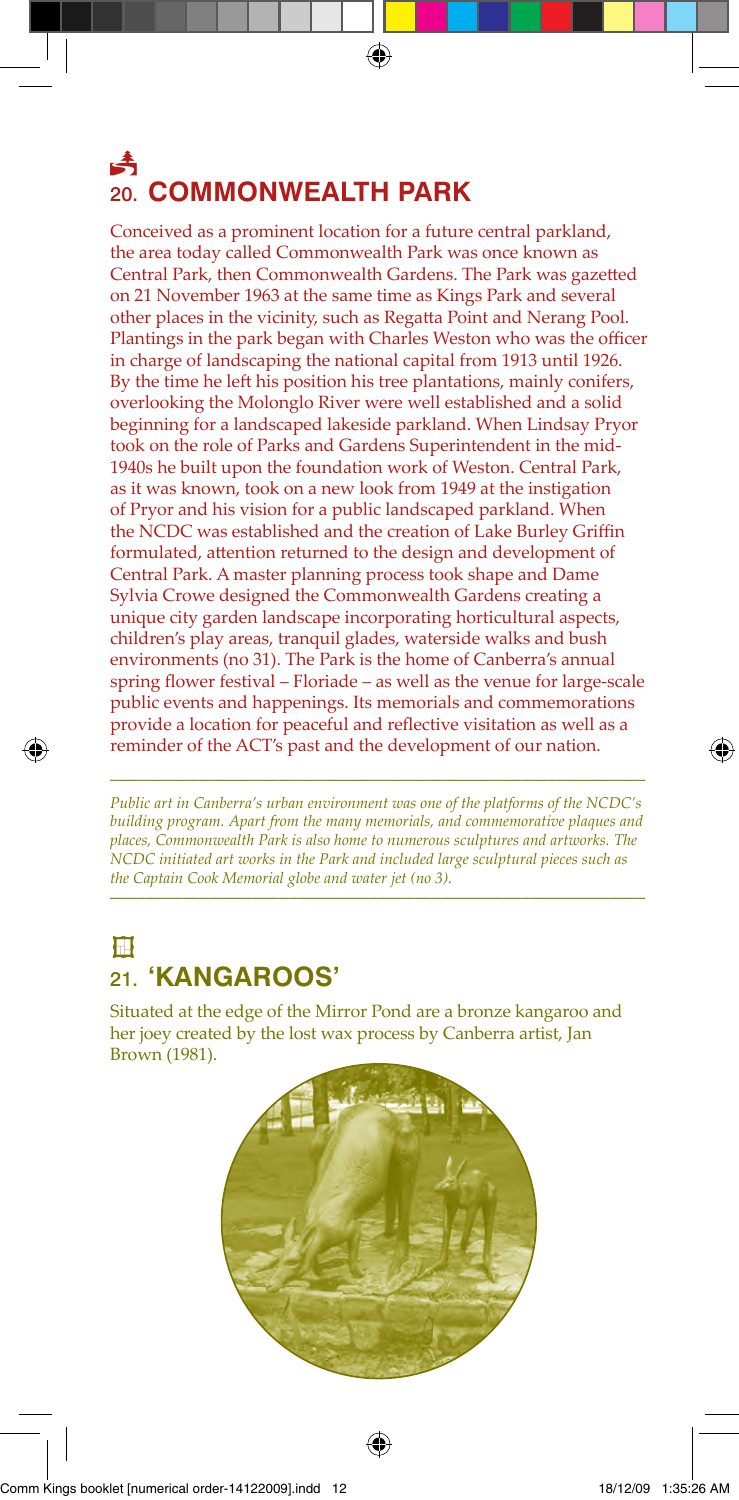## ¢ 22. **'SEATED LADY'**

Sitting on a stone this elegant bronze created by artist Herman Hohaus stands at the crossroads of two pathways north of Nerang Pool.

## $\mathbf H$ 23. **'DANCE OF THE SECATEURS'**

Appearing to float at the northern edge of Nerang Pool is a multicoloured tubular sculpture by Bruce Radke (1988).

## Å 24. **NERANG POOL**

An early feature of the proposed development of Commonwealth Park, this pool was first described as an Aquarium Pond by Griffin in 1918 and then on the 1961 plan prepared for the NCDC by British town planner, Sir William Holford. Construction of the Pond began a year later at the same time as the installation of the Lily Pond, with the Stream Valley (no 30) added later. These features are an integral part of the water replenishment system for the Park. The name Nerang is derived from an Aboriginal word meaning 'little'.

### ¢

### 25. **'UNTITLED'**

In 1991 Floriade included a sculpture competition. This flock of winged birds on stalks by Alan Gauir won first prize.

### **FIII** 26. **STONE FORT**

Designed to celebrate the International Year of the Child in 1979, this play structure features towers and tunnels built out of stone. Seen as a sculpture as well as a playground, the Stone Fort remains a popular children's play area.

### G

## 27. **AMPHITHEATRE**

This open-air theatre located by the Lily Pond was designed as part of the nearby children's play areas. Seating up to 300 children this amphitheatre has been used during events such as the Canberra Festival and other local celebrations. In 1996 the mural was created as part of the federal government's L.E.A.P (Landcare Environment Action Program) scheme and funded by the NCA. The first mural on this site was painted by Heather Ellyard and replaced by other mural artists over the years.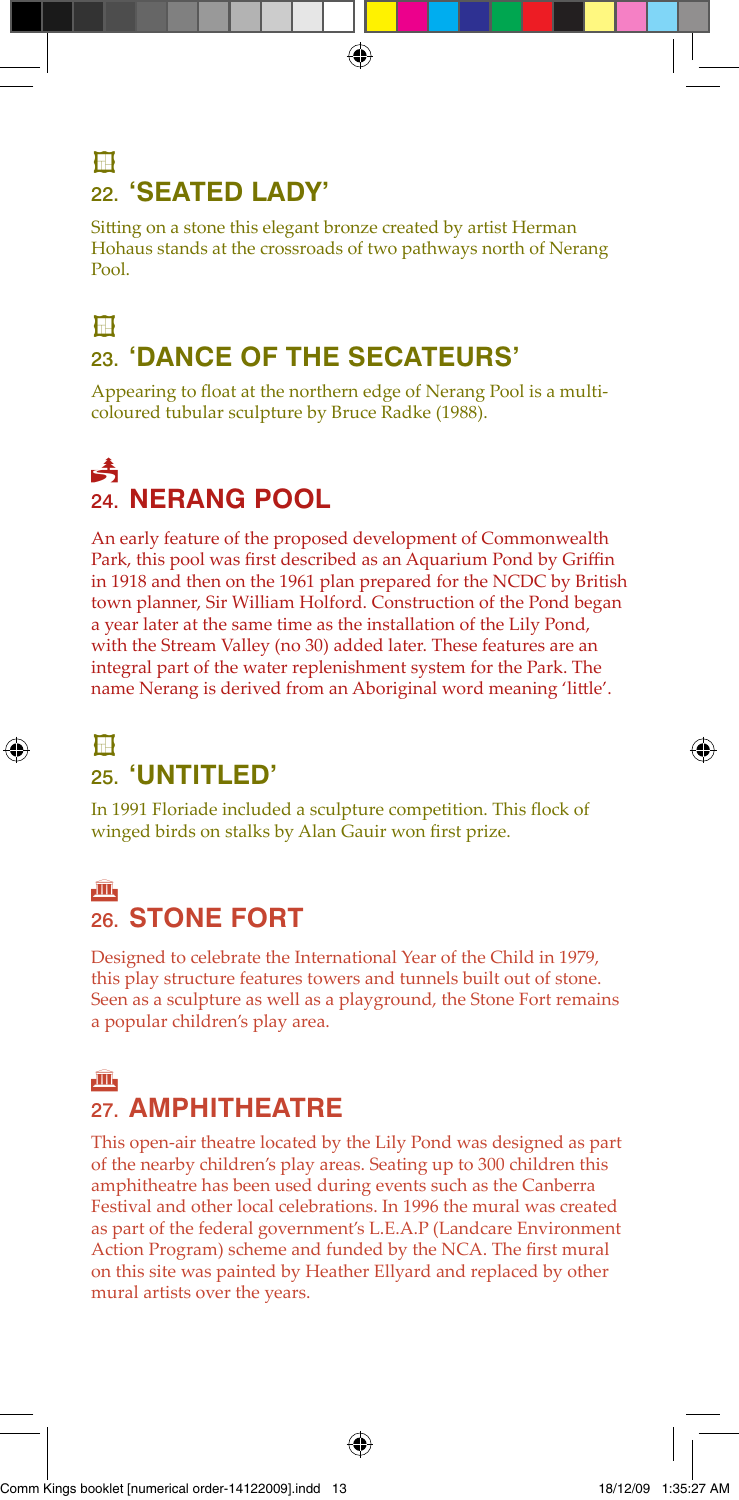### **JIII.** 28. **UNDERPASS (PEDESTRIAN TUNNEL)**

Constructed to provide access under Parkes Way, this is one of the several entrances to Commonwealth Park. Its muralled walls match that of the Amphitheatre (no 27).

## $H$ 29. **CHILDREN'S PLAY SCULPTURE**

Situated in a prominent spot by the Lily Pond (no 30) this popular children's play sculpture was created by artist David Tolley. The stark white inter-connecting large-scale artwork has continued to attract children to climb all over it since it was installed in 1970. Its placement at the Lily Pond echoes the notion of 'the Children's Shore' created by Dame Sylvia Crowe, the designer of Commonwealth Park (no 20).

### Å 30. **LILY POND, STREAM VALLEY & MARSH GARDENS**

Although Commonwealth Park (no 20) had been under development for many years, first with plantings by Charles Weston and then Lindsay Pryor, intensive design work only began under the direction of the NCDC in the late 1950s/early 1960s. William Holford & Partners with Sylvia Crowe Associates spearheaded the way with a master plan project in 1965. Dame Sylvia Crowe will be remembered for her imaginative and inspirational design of the Park of which the Stream Valley and the Marsh Gardens are just one water feature complete with stepping stones, pools and shrubs in a tranquil setting. Under the leadership of Harry Oakman, the NCDC's landscape architects played a significant role in developing Crowe's design: Richard Clough was responsible for the design and construction of the Rock and Stream Valley and Margaret Hendry the Marsh Garden.

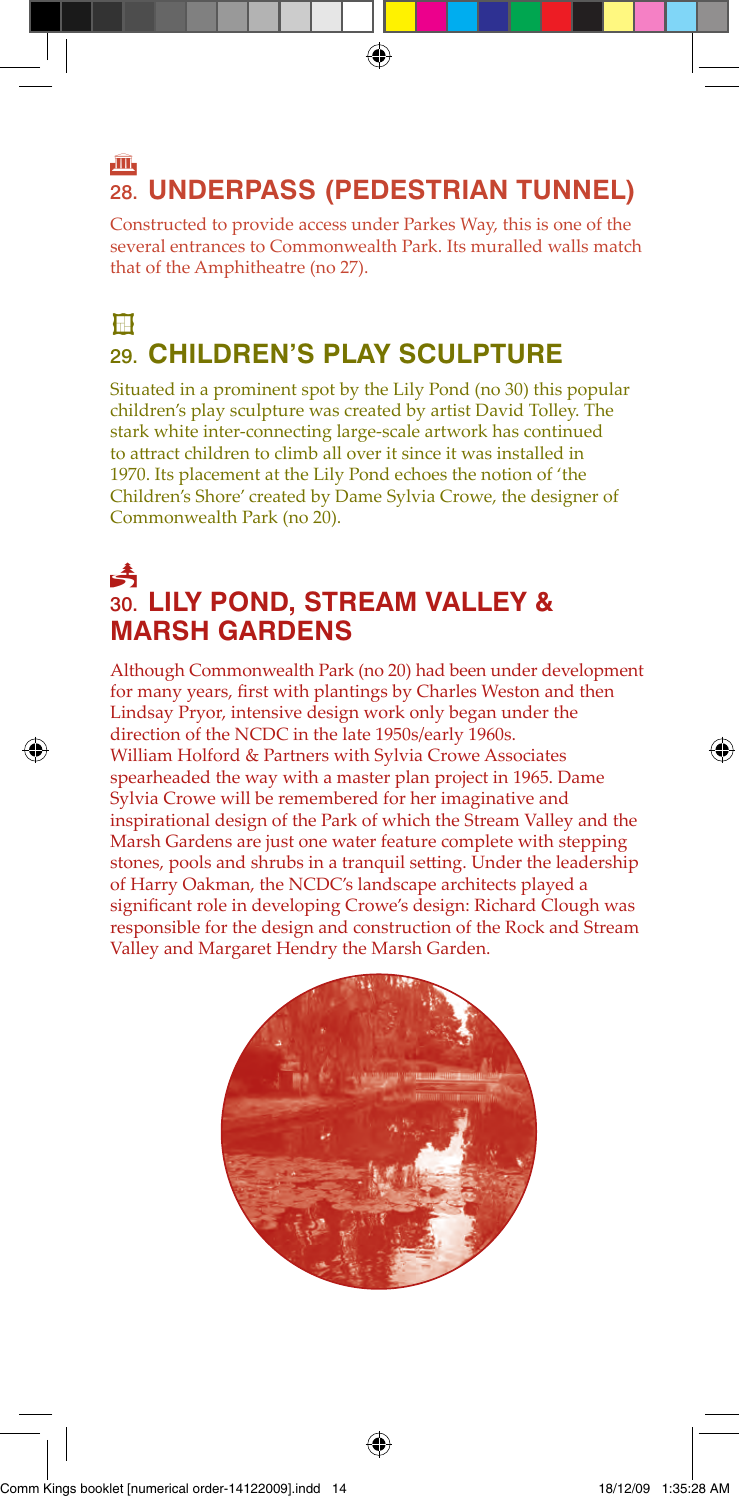#### ß 31. **R.G. MENZIES WALK**

Connecting both bridges and stretching across both parks, this walk commemorates former Prime Minister Sir Robert Menzies. The walk recognises his commitment to the development of Australia's national capital to initiate the 'ideal city' as originally conceived by Canberra's winning designers, Walter Burley and Marion Mahoney Griffin. By creating the NCDC in 1957, Menzies set in place the legislation and funding to ensure the growth of modern Canberra.

## Å 32. **LAKE BURLEY GRIFFIN**

An intrinsic feature in the design and construction of a new national capital city included an ornamental water element. Charles Scrivener (Scrivener Dam is named in his honour) championed the Yass– Canberra site for its ability to provide such a waterway. Created by damming the Molonglo River, Lake Burley Griffin was officially inaugurated on 17 October 1964 by Prime Minister Sir Robert Menzies. Walter Burley Griffin's winning design for Canberra centred around two axes – water and land. The water axis covered the length of the lake. Although his plans included the lake, it was not until Menzies directed the NCDC to create it as a centrepiece of the city that it became a reality. Consisting of three basins, east, central and west, Lake Burley Griffin is 9 kilometres in length with a total of six islands and 40.5 kilometres of landscaped foreshores. Any evidence of Aboriginal occupation along the river banks would have been destroyed by the early settlers in the area. However, the rising of the dammed river also destroyed European settlements. Properties and hillsides, good grazing and lucerne growing land along the riverbanks, the truss bridge at Commonwealth Avenue and the Acton grandstand gave way to the flooding of the Molonglo River forever changing The Limestone Plains landscape.

## A 33. **MURRAY'S BAKERY SITE**

This stand of English elm trees are remnants of the site of the former bakery run by the Murray family. Following his life on the goldfields at Bredbo, John Murray, originally of Collector, leased this land from the Church of England in 1908. The Aleppo Pine trees which circled the home and bakery site have not survived. Although the bakery and store was destroyed in a fire in 1923, the elm trees stand as a reminder of an early European occupation site associated with introduced plant species.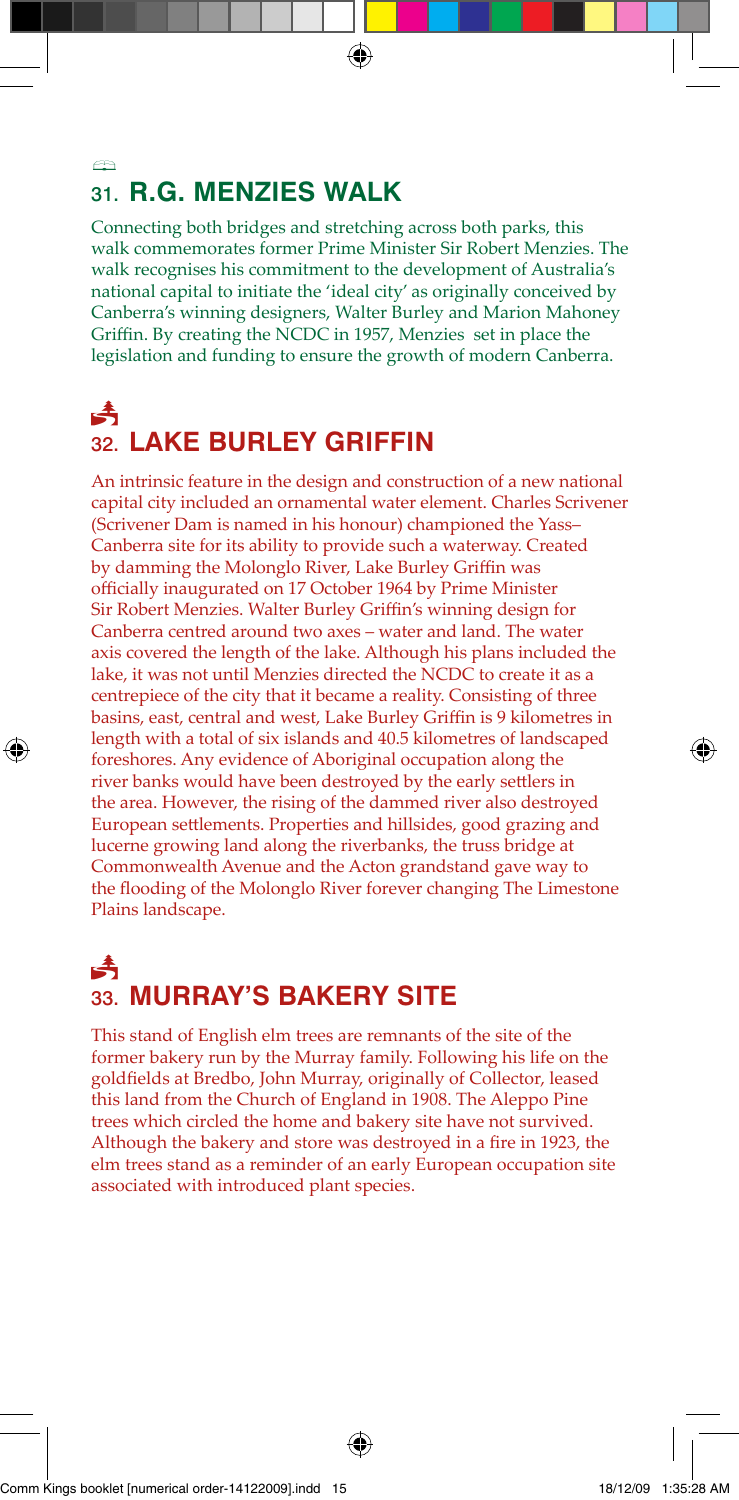#### $\oplus$ 34. **PIONEER WOMEN'S MEMORIAL**

A commemoration of the work of women in the creation of our nation, this stone seat and plaque, designed by landscape architect, Margaret Hendry, was erected by the National Council of Women (ACT). It was unveiled by Lady Hasluck, wife of the Governor-General, Sir Paul Hasluck, on 2 September 1972.

### ß 35. **STANLEY MELBOURNE BRUCE MEMORIAL**

This sign tells the story of the career of Viscount Bruce of Melbourne, Prime Minister from 1923-1929. During his term he contributed to the first phase of government development of Canberra as the nation's capital. As the only prime minister who is buried in Canberra, this sign commemorates the scattering of his ashes on Lake Burley Griffin following his death in London in 1967. This sign is the terminus for the 'ACT Pioneers Cemetery Track' – part of the *Canberra Tracks* network of self-drive heritage trails.

### $\oplus$ 36. **SYBIL HOWY IRVING MEMORIAL**

A plaque set on a stone, detailing the services of selfless volunteer, Sybil Howy Irving, features in this wisteria-laidened pergola dedicated to her life and work. Designed by Denton Corker Marshall and Richard Clough, it was unveiled by Lady Cowen, wife of the Governor-General, Sir Zelman Cowen, in 1979.

 $\Rightarrow$ 

## 37. **BATTLE OF TRAFALGAR MEMORIAL**

An English oak tree was planted on 21 October 2005 to commemorate the 200<sup>th</sup> anniversary of the Battle of Trafalgar. This memorial was sponsored by the Navy League.

## Å 38. **COMMEMORATIVE OAK**

This English oak grown from British acorn seeds presented by the British High Commission in 1962, was the first of many overseas gifts to Commonwealth Park. It was planted by Princess Marina, Duchess of Kent, in September 1964.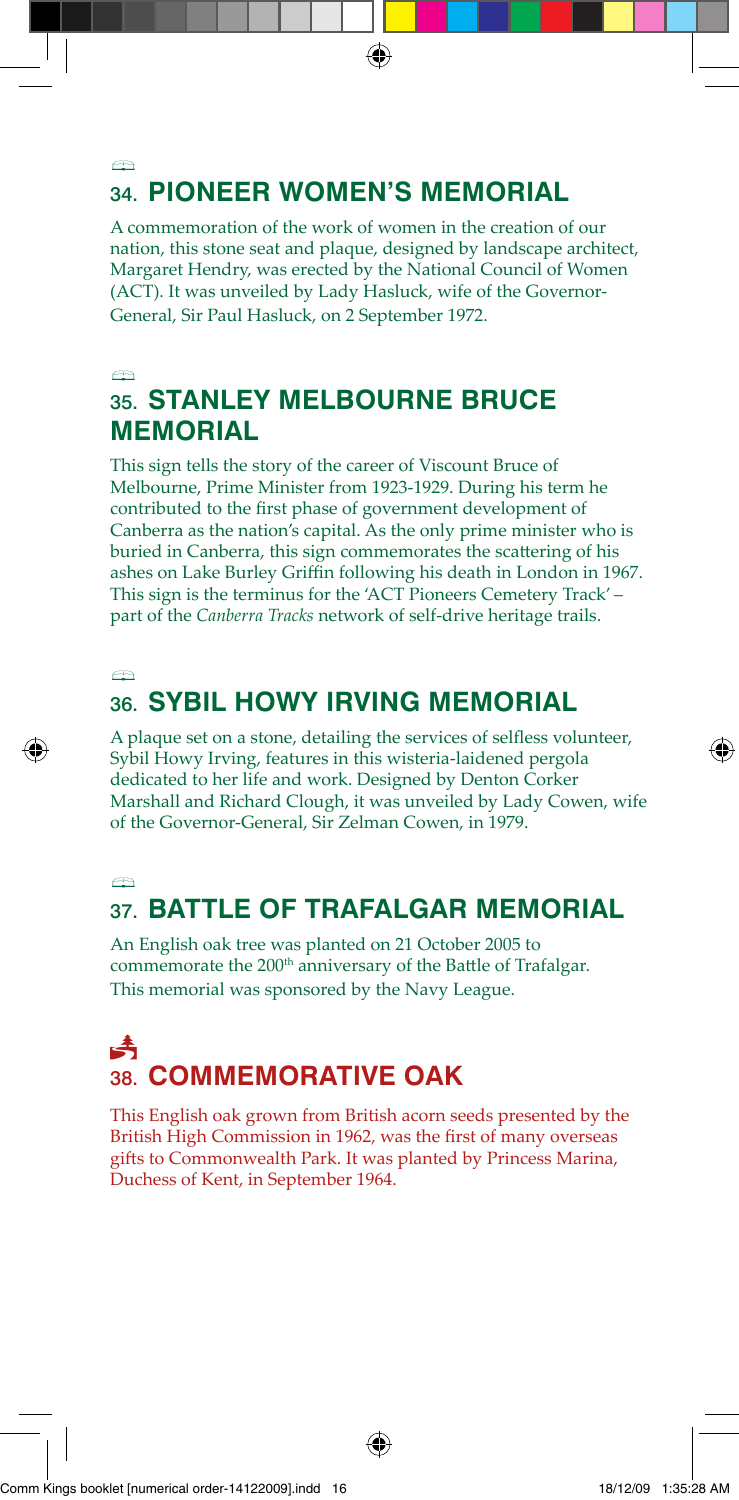#### ß 39. **GALLIPOLI REACH**

This portion of the foreshore between Nerang Pool and Aspen Island was named 'Gallipoli Reach' on Anzac Day 1985 to commemorate the 70<sup>th</sup> anniversary of the Anzac forces landing at Gallipoli during World War I. At that time the Turkish government named the landing site 'Anzac Cove'.

## Å 40. **KINGS PARK & ROND TERRACES**

Gazetted on 21 November 1963 the Kings Park is named in honour of four English Kings: Edward VII & VIII, and George V & VI. Situated at the eastern end of the Canberra Central Parklands, the park is associated with large-scale national memorials, such as H.M.A.S. *Canberra* Memorial (no 44), National Emergency Services Memorial (no 42) and the National Police Memorial (no 47). It also features historic Blundells Cottage (no 41) and the National Carillon on Aspen Island (no 46 & 45). Located between these two parks are the Rond Terraces extending Anzac Parade to the lake shore.

#### tii,

## 41. **BLUNDELLS COTTAGE**

Canberra's European history is on display at this stone cottage dating to c1860. This unique lakeside heritage building is a surviving example of a tenant farmer's home situated along the banks of the Molonglo River. Originally part of the Campbell family's 'Duntroon' estate, the home was occupied first by William and Mary Ginn followed by George and Flora Blundell who lived here for 60 years. Blundells Cottage is a museum depicting the life of the early pioneers of the Limestone Plains.

#### $\curvearrowright$

### 42. **NATIONAL EMERGENCY SERVICES MEMORIAL**

A sculptured memorial dedicated to the thousands of men and women who serve and have served in emergency service organisations throughout Australia. The design by Aspect Melbourne, landscape architects, won a national competition. The memorial incorporates a three-dimensional frieze reflecting the diversity of emergency personnel and their experiences.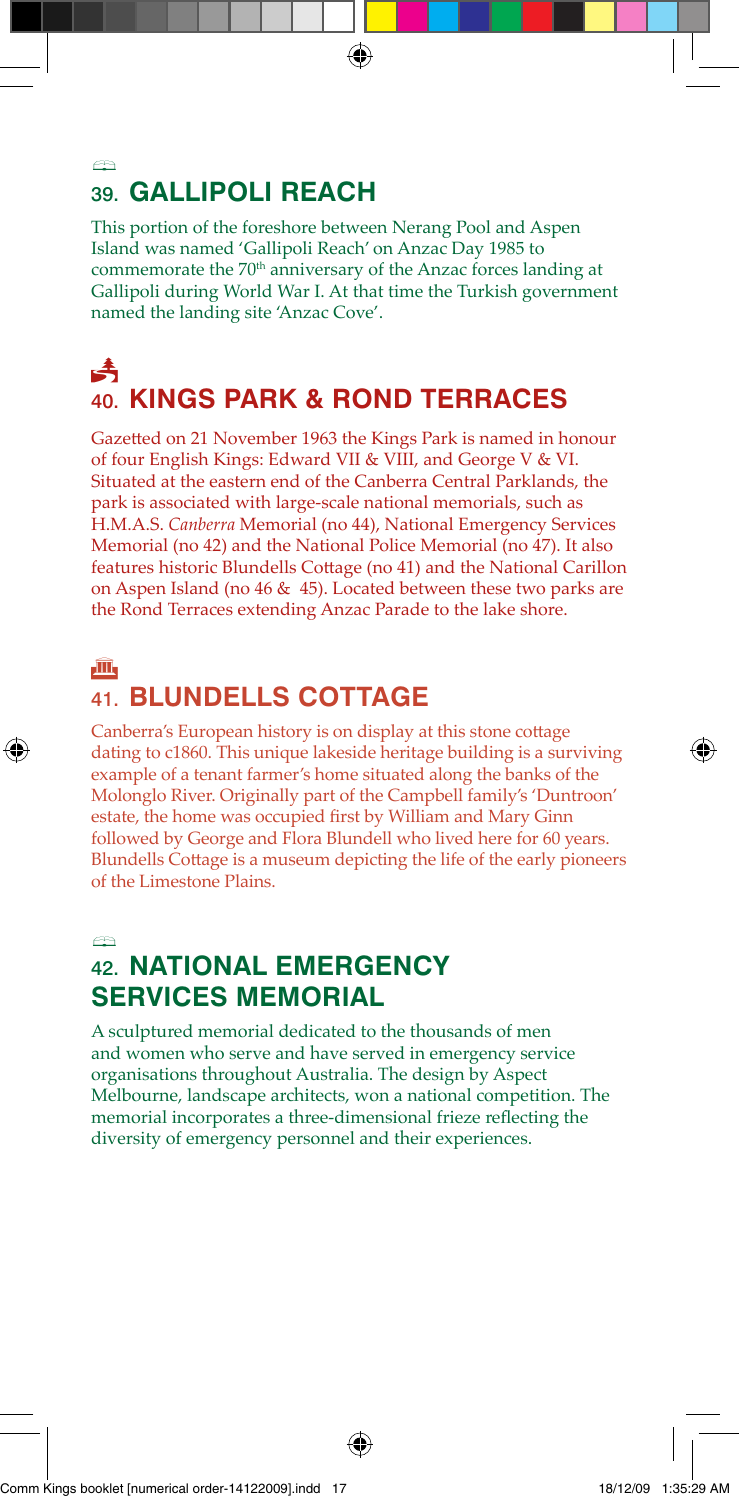## 43. **MERCHANT NAVY MEMORIAL**

ß

 $\curvearrowright$ 

Dedicated to the services of the Merchant Navy and those who died in World War I and II. The memorial was unveiled by the Governor-General Bill Hayden on 7 October 1990.

## 44. **H.M.A.S.** *CANBERRA* **MEMORIAL**

Commemorative plaques adjoin this memorial dedicated to H.M.A.S. *Canberra*. It was erected by the ACT Chapter of the Naval Historical Society and unveiled on 9 August 1981 by the Chief of Defence Force Staff, Admiral Sir Anthony Synnot. The *Canberra* was sunk during the battle of Savo Island on 9 August 1942.



*NOTE: New national memorials are planned for Kings Park and surrounds. In commemoration of the service and sacrifice of Australians who died in World War I & II a memorial will be erected on the eastern and western edges of the Rond Terraces. The Australian Peacekeepers Memorial will be situated outside Kings Park on Anzac Parade next to the Australian and New Zealand Memorial.* 

\_\_\_\_\_\_\_\_\_\_\_\_\_\_\_\_\_\_\_\_\_\_\_\_\_\_\_\_\_\_\_\_\_\_\_\_\_\_\_\_\_\_\_\_\_\_\_\_\_\_\_\_\_\_\_\_\_\_\_\_

\_\_\_\_\_\_\_\_\_\_\_\_\_\_\_\_\_\_\_\_\_\_\_\_\_\_\_\_\_\_\_\_\_\_\_\_\_\_\_\_\_\_\_\_\_\_\_\_\_\_\_\_\_\_\_\_\_\_\_\_

## $\mathbf{A}$ 45. **ASPEN ISLAND**

Gazetted on 21 November 1963, this is one of three artificial islands created when the central basin of Lake Burley Griffin was formed. It is named after the Aspen tree, a popular and widely distributed species from North America, and is accessed by a footbridge from the foreshores in Kings Park. The National Carillon (no 46) is located on the island.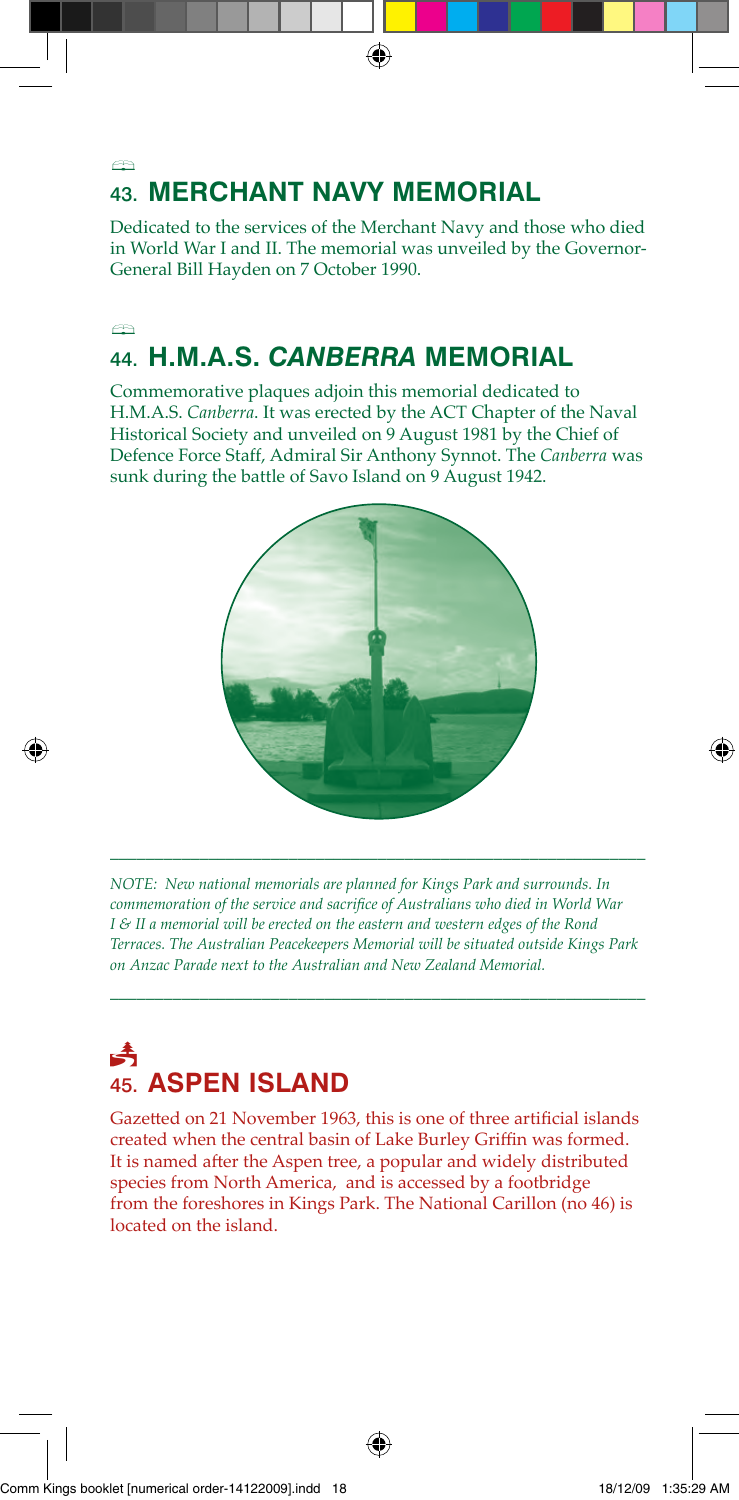### **JIII.** 46. **NATIONAL CARILLON**

A gift from the British Government to the people of Australia in celebration of the  $50<sup>th</sup>$  anniversary of the founding of the national capital, the Carillon tower was designed by Cameron, Chisholm & Nicol and measures 50 metres from the ground. It is located in Kings Park on Aspen Island. During a royal visit in April 1970 Queen Elizabeth II accepted the Carillon on behalf of the Australian people. The inaugural recital was played by John Douglas Gordon for whom the connecting footbridge is named. As one of the world's largest carillons, the National Carillon consists of 55 bronze bells cast in England by John Taylor & Co. Recitals are held regularly and is used for special occasions and celebrations.

#### $\rightarrow$

## 47. **NATIONAL POLICE MEMORIAL**

Unveiled on Police Remembrance Day, 29 September 2006 the memorial and its associated honour roll acknowledge all Australian police officers who were either killed or died on duty since the first days of policing in Australia. The national design competition was won by Fairweather Proberts Architects with Urban Art.

#### t li

## 48. **KINGS AVENUE BRIDGE**

Opened by Prime Minister Sir Robert Menzies on 10 March 1962, the Kings Avenue Bridge, along with the Commonwealth Avenue Bridge, forms part of the design concept of the Lake scheme. It also acts as an entranceway to and from the Parliamentary Triangle, as well as being an integral part of the area's north and south thoroughfares. Designed by Maunsell & Partners (who also designed Commonwealth Avenue Bridge) construction work on the dual carriageway, pre-stressed concrete bridge began in 1959 and predated the filling of Lake Burley Griffin by several years. Its completed structure visually foreshadowed the Lake scheme and its companion bridge. Its incremental span depth leading upwards towards the centre of the bridge adds to its overall design quality. Apart from its significance as a bridging superstructure, it is an artistic feature of the eastern section of the Lake when viewed from Commonwealth Park.